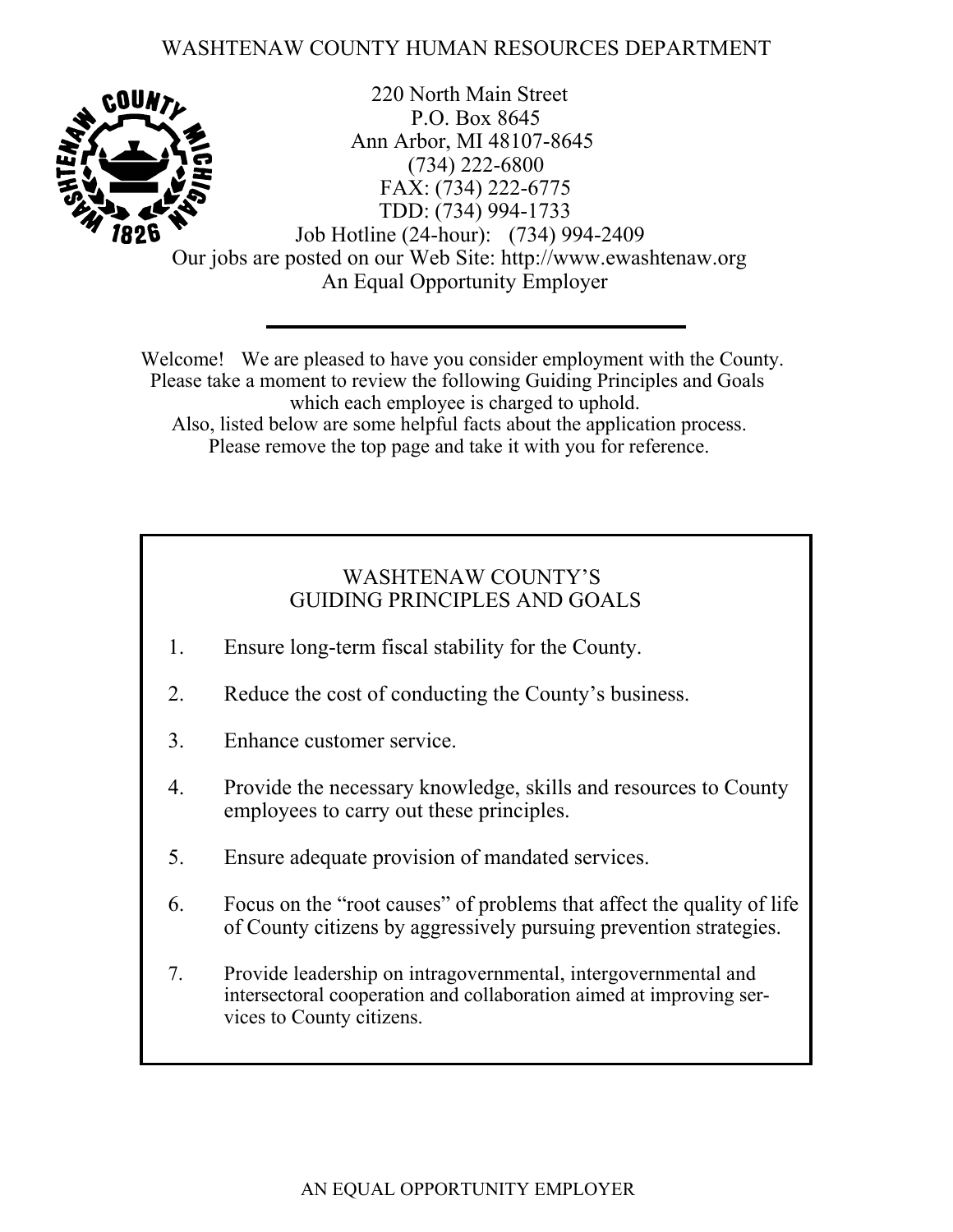### THE APPLICATION PROCESS

- \* Applications from the general public must be submitted to the Human Resources Department, 220 North Main Street, P.O. Box 8645, Ann Arbor, MI 48107-8645. All applications must be submitted before 5:00 p.m. on the deadline date. Those received after the stated deadline will be marked "Late" and will not be processed. No applications are accepted unless there is an actual job opening.
- \* The Human Resources Department is the central collection point for all applications. Once the applications have been collected, sorted, and processed, they will be sent to the appropriate departments. The departments will review all forwarded applications and will contact the people they wish to interview.
- \* If you have heard nothing from the interviewing department in three to six weeks, you may assume that the position has been filled.
- \* You may obtain the latest job posting information by calling our Job Hotline at (734) 994-2409. This phone line is updated every Monday (if Monday is a holiday, the information will be available on Tuesday). Postings for vacant positions are also available for review in the Lobby of the Washtenaw County Administration Building, 220 North Main Street, Ann Arbor, Michigan. New postings occur every Monday morning. Look for our job postings on the internet at http:// www.ewashtenaw.org.
- \* When you fill out your application, please do so in its entirety. You are permitted to submit a resume on the back of your application as additional information. However, your application could be voided if you do not fully complete it and simply state on your application "See Resume."
- \* If you are applying for a clerical position, you must take the clerical and typing exams prior to submitting your application. The clerical and typing exams are given once a week on Wednesday mornings at 9:00 a.m. at the Library Learning Resource Center, Washtenaw County Service Center, 4135 Washtenaw Ave., Ann Arbor, Michigan.
- \* If, after having taken your exams, you wish to improve them, you may do so. The clerical test can be retaken every 60 days and the typing test every 30 days.
- \* If you obtain a clerical position with Washtenaw County, you must update your clerical and typing scores every two (2) years.
- \* Washtenaw County has an overall expectation from every employee to provide excellent public service to its citizens. Each employee is expected to be courteous, dependable, and must contribute and adhere to the County's Guiding Principles and Goals.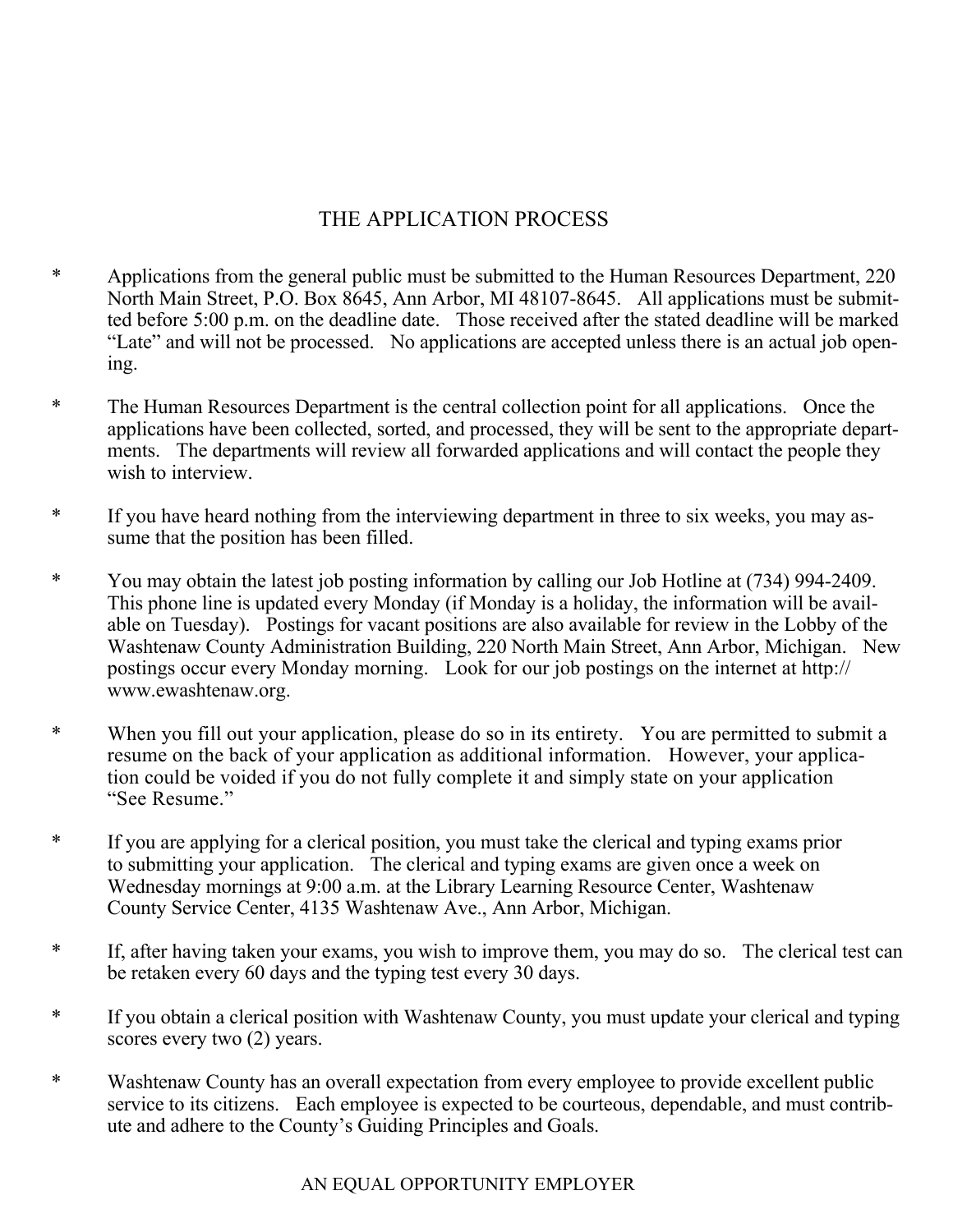

# WASHTENAW COUNTY

### APPLICATION FOR EMPLOYMENT

(Application must be filled out in its entirety. Failure to do so may void your application.)

(PLEASE PRINT) Submit applications no later than 5:00 p.m. on the posted deadline date.

| Job Title                                                                                                                                                                | Department                                                                                                     | Control Number                   |
|--------------------------------------------------------------------------------------------------------------------------------------------------------------------------|----------------------------------------------------------------------------------------------------------------|----------------------------------|
|                                                                                                                                                                          |                                                                                                                |                                  |
| Last Name                                                                                                                                                                | First Name                                                                                                     | Middle Initial                   |
| Address: Number<br>Street                                                                                                                                                | City                                                                                                           | Zip Code<br>State                |
|                                                                                                                                                                          |                                                                                                                |                                  |
| Phone: Home<br>Work                                                                                                                                                      | Cell                                                                                                           | Social Security Number           |
| Are you currently employed by Washtenaw County?<br>If yes, please complete the information in this box.                                                                  |                                                                                                                |                                  |
| Current Job Title:                                                                                                                                                       |                                                                                                                | Current Grade:                   |
| Current Department & Location:<br>Union Member: Yes No                                                                                                                   | If Yes, Name of Union & Unit: 1997 March 2014 1997 March 2014 1998 1999 March 2014 1999 1999 March 2014 1999 1 | Day phone $\#$ :                 |
| Union Seniority Date (if applicable): 1999.                                                                                                                              |                                                                                                                |                                  |
| Current Supervisor's Name and Title:                                                                                                                                     |                                                                                                                |                                  |
|                                                                                                                                                                          |                                                                                                                |                                  |
| DO YOU HAVE A DRIVER'S LICENSE? ______Yes ______No                                                                                                                       |                                                                                                                |                                  |
| Driver's License Number:                                                                                                                                                 |                                                                                                                | State of Issue: Expiration Date: |
| Sude of Issue. Example: COMMERCIAL COLUMN Commercial (CDL)<br>Commercial (CDL) Commercial (CDLWP endorsement Passenger)                                                  |                                                                                                                |                                  |
|                                                                                                                                                                          |                                                                                                                |                                  |
|                                                                                                                                                                          |                                                                                                                |                                  |
|                                                                                                                                                                          |                                                                                                                |                                  |
| Are you under 18 years of age? ______Yes ______No                                                                                                                        |                                                                                                                |                                  |
| If you are under 18 years of age, can you provide required proof of your eligibility to work? Yes                                                                        |                                                                                                                | N <sub>0</sub>                   |
|                                                                                                                                                                          |                                                                                                                |                                  |
| If yes, give date(s) and name employed under:                                                                                                                            |                                                                                                                |                                  |
| Are you currently employed? ______Yes ______No                                                                                                                           |                                                                                                                |                                  |
| May we contact your present employer at this time? _______Yes _______No<br>(Prior to a final offer of hire, all past employers may be contacted for reference purposes.) |                                                                                                                |                                  |
| If hired, can you provide written evidence within 3 days of hire that you are authorized to work in the U.S.?                                                            |                                                                                                                | N <sub>0</sub>                   |
|                                                                                                                                                                          |                                                                                                                |                                  |
| Are you available to work: _____Full Time _____Part Time _____Shift Work _____Temporary                                                                                  |                                                                                                                |                                  |
|                                                                                                                                                                          |                                                                                                                |                                  |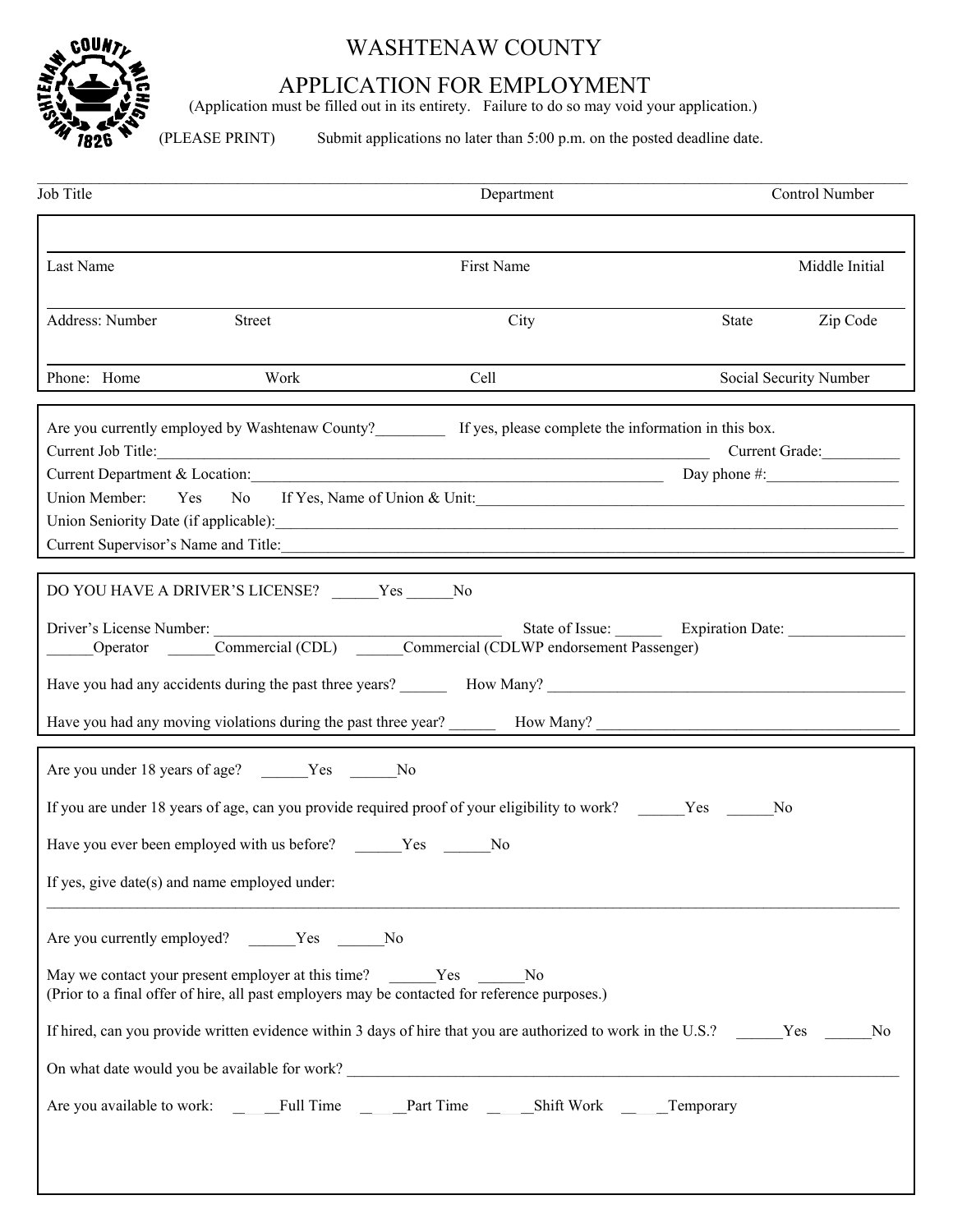#### EMPLOYMENT EXPERIENCE:

(Start with your present or last job. You may include job-related military service assignment and volunteer activities.)

| 1. Employer: The contract of the contract of the contract of the contract of the contract of the contract of the contract of the contract of the contract of the contract of the contract of the contract of the contract of t |                                                                                                                                                                                                                                |
|--------------------------------------------------------------------------------------------------------------------------------------------------------------------------------------------------------------------------------|--------------------------------------------------------------------------------------------------------------------------------------------------------------------------------------------------------------------------------|
|                                                                                                                                                                                                                                |                                                                                                                                                                                                                                |
|                                                                                                                                                                                                                                | Job Title: Supervisor: Supervisor: Supervisor: Supervisor: Supervisor: Supervisor: Supervisor: Supervisor: Supervisor: Supervisor: Supervisor: Supervisor: Supervisor: Supervisor: Supervisor: Supervisor: Supervisor: Supervi |
| Dates Employed: From To                                                                                                                                                                                                        |                                                                                                                                                                                                                                |
| Hourly Rate/Salary: Starting Final Final                                                                                                                                                                                       |                                                                                                                                                                                                                                |
| Reason for Leaving:                                                                                                                                                                                                            |                                                                                                                                                                                                                                |
|                                                                                                                                                                                                                                |                                                                                                                                                                                                                                |
| 2. Employer:                                                                                                                                                                                                                   |                                                                                                                                                                                                                                |
|                                                                                                                                                                                                                                |                                                                                                                                                                                                                                |
|                                                                                                                                                                                                                                | Job Title: Supervisor: Supervisor: Supervisor: Supervisor: Supervisor: Supervisor: Supervisor: Supervisor: Supervisor: Supervisor: Supervisor: Supervisor: Supervisor: Supervisor: Supervisor: Supervisor: Supervisor: Supervi |
| Dates Employed: From To                                                                                                                                                                                                        |                                                                                                                                                                                                                                |
| Hourly Rate/Salary: Starting Final Final                                                                                                                                                                                       |                                                                                                                                                                                                                                |
| Reason for Leaving:                                                                                                                                                                                                            |                                                                                                                                                                                                                                |
|                                                                                                                                                                                                                                |                                                                                                                                                                                                                                |
|                                                                                                                                                                                                                                |                                                                                                                                                                                                                                |
| Work Performed:                                                                                                                                                                                                                |                                                                                                                                                                                                                                |
|                                                                                                                                                                                                                                | 3. Employer:                                                                                                                                                                                                                   |
|                                                                                                                                                                                                                                |                                                                                                                                                                                                                                |
|                                                                                                                                                                                                                                | Supervisor:                                                                                                                                                                                                                    |
| Dates Employed: From                                                                                                                                                                                                           | To                                                                                                                                                                                                                             |
|                                                                                                                                                                                                                                | Final                                                                                                                                                                                                                          |
| Reason for Leaving:                                                                                                                                                                                                            |                                                                                                                                                                                                                                |
| Work Performed:                                                                                                                                                                                                                |                                                                                                                                                                                                                                |
|                                                                                                                                                                                                                                |                                                                                                                                                                                                                                |
|                                                                                                                                                                                                                                | Address and Telephone Number: 1988 and Telephone Number: 1988 and Telephone Number: 1988 and Telephone Number:                                                                                                                 |
|                                                                                                                                                                                                                                | Job Title: Supervisor: Supervisor: Supervisor: Supervisor: Supervisor: Supervisor: Supervisor: Supervisor: Supervisor: Supervisor: Supervisor: Supervisor: Supervisor: Supervisor: Supervisor: Supervisor: Supervisor: Supervi |
| Dates Employed: From To To                                                                                                                                                                                                     |                                                                                                                                                                                                                                |
| Hourly Rate/Salary: Starting Final Final                                                                                                                                                                                       |                                                                                                                                                                                                                                |
| Reason for Leaving:                                                                                                                                                                                                            |                                                                                                                                                                                                                                |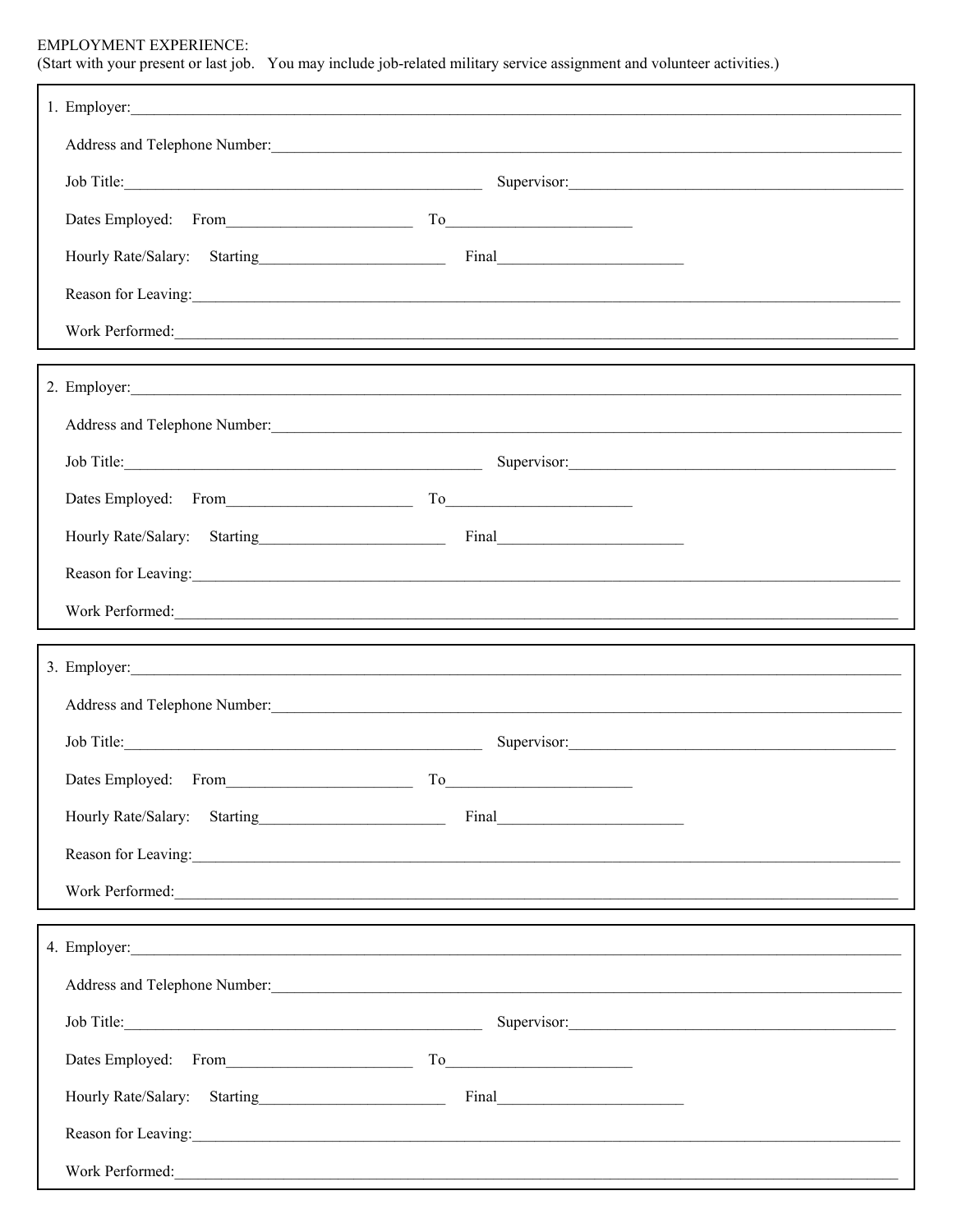| Education:                                                                        |                          |                                                                                                       |             |  |  |  |
|-----------------------------------------------------------------------------------|--------------------------|-------------------------------------------------------------------------------------------------------|-------------|--|--|--|
| High School:                                                                      |                          |                                                                                                       |             |  |  |  |
|                                                                                   |                          | Course of Study<br><u>Course</u> of Study                                                             |             |  |  |  |
|                                                                                   |                          |                                                                                                       | Status      |  |  |  |
| Undergraduate College:                                                            |                          |                                                                                                       |             |  |  |  |
|                                                                                   |                          | Course of Study<br><u>Course</u> of Study                                                             |             |  |  |  |
|                                                                                   |                          |                                                                                                       | Status      |  |  |  |
| Graduate Professional:<br>Name and Address of School<br><u>Contract of School</u> |                          |                                                                                                       |             |  |  |  |
|                                                                                   |                          | Course of Study<br><u>Course</u> of Study                                                             |             |  |  |  |
|                                                                                   | Diploma/Degree<br>Status |                                                                                                       |             |  |  |  |
| Technical, Business or<br>Other School: (specify)                                 |                          |                                                                                                       |             |  |  |  |
|                                                                                   |                          | Course of Study<br><u>Course</u> of Study                                                             |             |  |  |  |
|                                                                                   |                          |                                                                                                       |             |  |  |  |
| Specialized Skills & Level of Skill:                                              | $B = B$ eginner          | $I =$ Intermediate<br>$A = Advanced$                                                                  |             |  |  |  |
| Computer                                                                          | Microsoft Word           | <b>Access Software</b><br>Excel                                                                       | Visio       |  |  |  |
| Powerpoint                                                                        | Outlook                  | Multi-line Phone & Voice Mail System                                                                  | Fax Machine |  |  |  |
| Copier                                                                            | Video Camera             | Website Development ____ JD Edwards                                                                   |             |  |  |  |
|                                                                                   |                          | Other (please specify):                                                                               |             |  |  |  |
|                                                                                   |                          |                                                                                                       |             |  |  |  |
| (If you need additional space, please continue on a separate sheet of paper.)     |                          | List professional, trade, apprenticeship, business or civic activities and offices held:              |             |  |  |  |
|                                                                                   |                          |                                                                                                       |             |  |  |  |
|                                                                                   |                          |                                                                                                       |             |  |  |  |
|                                                                                   |                          |                                                                                                       |             |  |  |  |
|                                                                                   |                          | Please list two professional/work references other than or in addition to the ones listed previously: |             |  |  |  |
| Name: Name:                                                                       |                          | Name:                                                                                                 |             |  |  |  |
| Position: Position:                                                               |                          | Position:                                                                                             |             |  |  |  |
| Company:                                                                          |                          | Company:                                                                                              |             |  |  |  |

| Company:   | Company:   |
|------------|------------|
| Address:   | Address:   |
| Telephone: | Telephone: |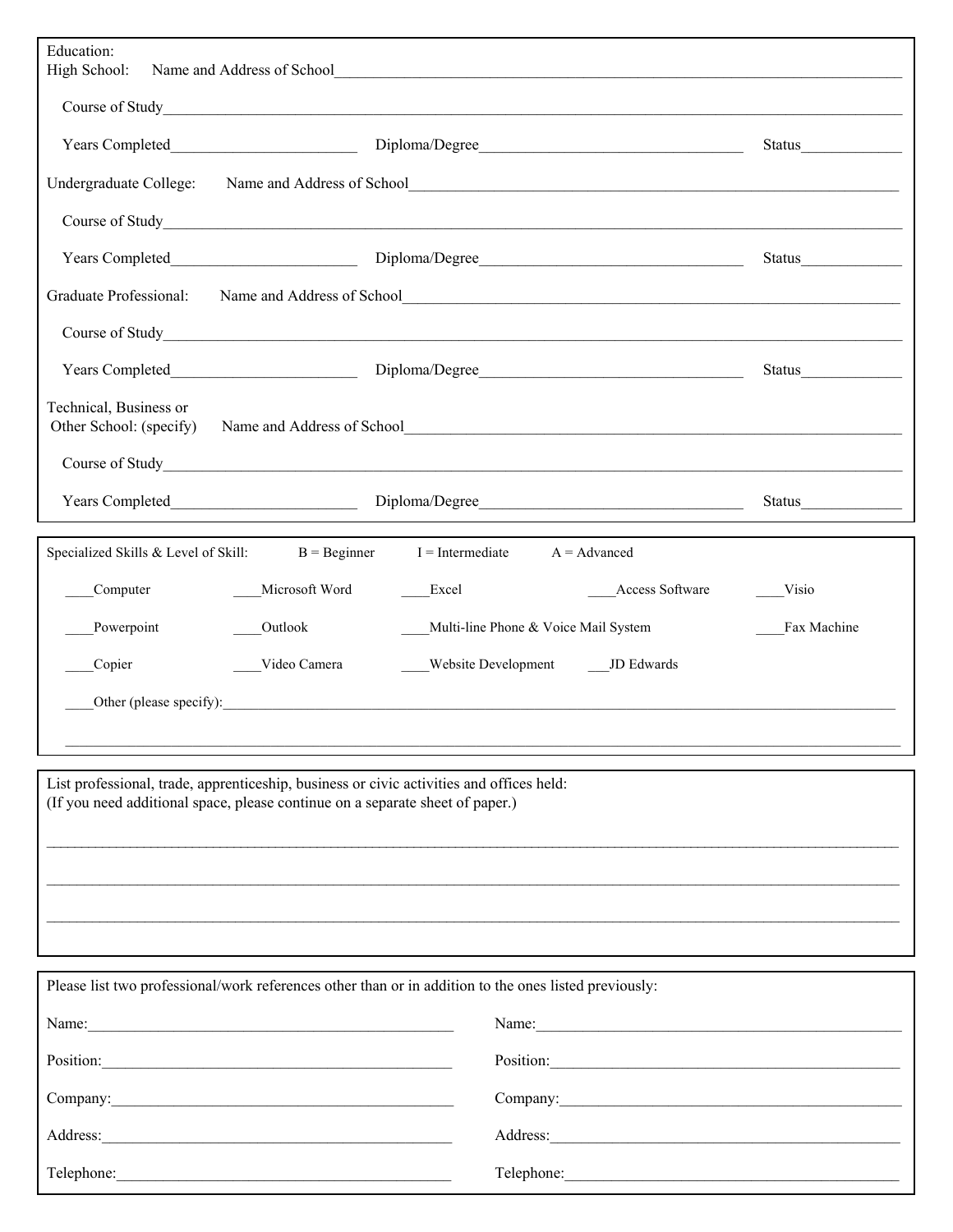An application form sometimes makes it difficult for an individual to adequately summarize a complete background. Use the space below to add any additional information necessary to describe your full qualifications for the specific position for which you are applying.

I hereby authorize my former employers, as indicated above, to provide Washtenaw County any information pertaining to my employment. I also specifically waive the written notice requirement of Section 67 of Public Act 397 of 1978 pertaining to disciplinary reports, letters of reprimand or other disciplinary actions.

I have read all questions and answers and certify that the information is correct to the best of my knowledge and that I have attached all information on my qualifications for this position. I understand any false statement or answer may be grounds for dismissal, if I should be employed by the County. I further understand that if I am offered employment, references will be obtained from previous employers; a physical which includes drug testing for safety sensitive jobs (at County expense) may be required; proof of educational attainment must be submitted; and, if any driving will be done for County purposes in a County vehicle or my own vehicle, a check of my driving record will be obtained. For specific positions, extensive background checks may be required.

Signature:\_\_\_\_\_\_\_\_\_\_\_\_\_\_\_\_\_\_\_\_\_\_\_\_\_\_\_\_\_\_\_\_\_\_\_\_\_\_\_\_\_\_\_\_\_\_\_\_\_\_\_\_\_\_\_\_\_\_\_\_\_\_\_\_\_\_\_\_\_\_\_\_ Date:\_\_\_\_\_\_\_\_\_\_\_\_\_\_\_\_\_\_\_\_\_\_\_\_\_\_\_

Email Address: \_\_\_\_\_\_\_\_\_\_\_\_\_\_\_\_\_\_\_\_\_\_\_\_\_\_\_\_\_\_\_\_\_\_\_\_\_\_\_\_\_\_\_\_\_\_\_\_\_\_\_\_\_\_\_\_\_\_\_\_\_\_\_\_\_\_\_

#### AN EQUAL OPPORTUNITY EMPLOYER

| FOR HUMAN RESOURCES USE ONLY           | <b>Application Accepted</b> | <b>Application Rejected</b> |
|----------------------------------------|-----------------------------|-----------------------------|
|                                        |                             | Education                   |
|                                        |                             | Experience                  |
|                                        |                             | Other                       |
| <b>Test Scores:</b> Clerical<br>Typing | Data Entry                  |                             |